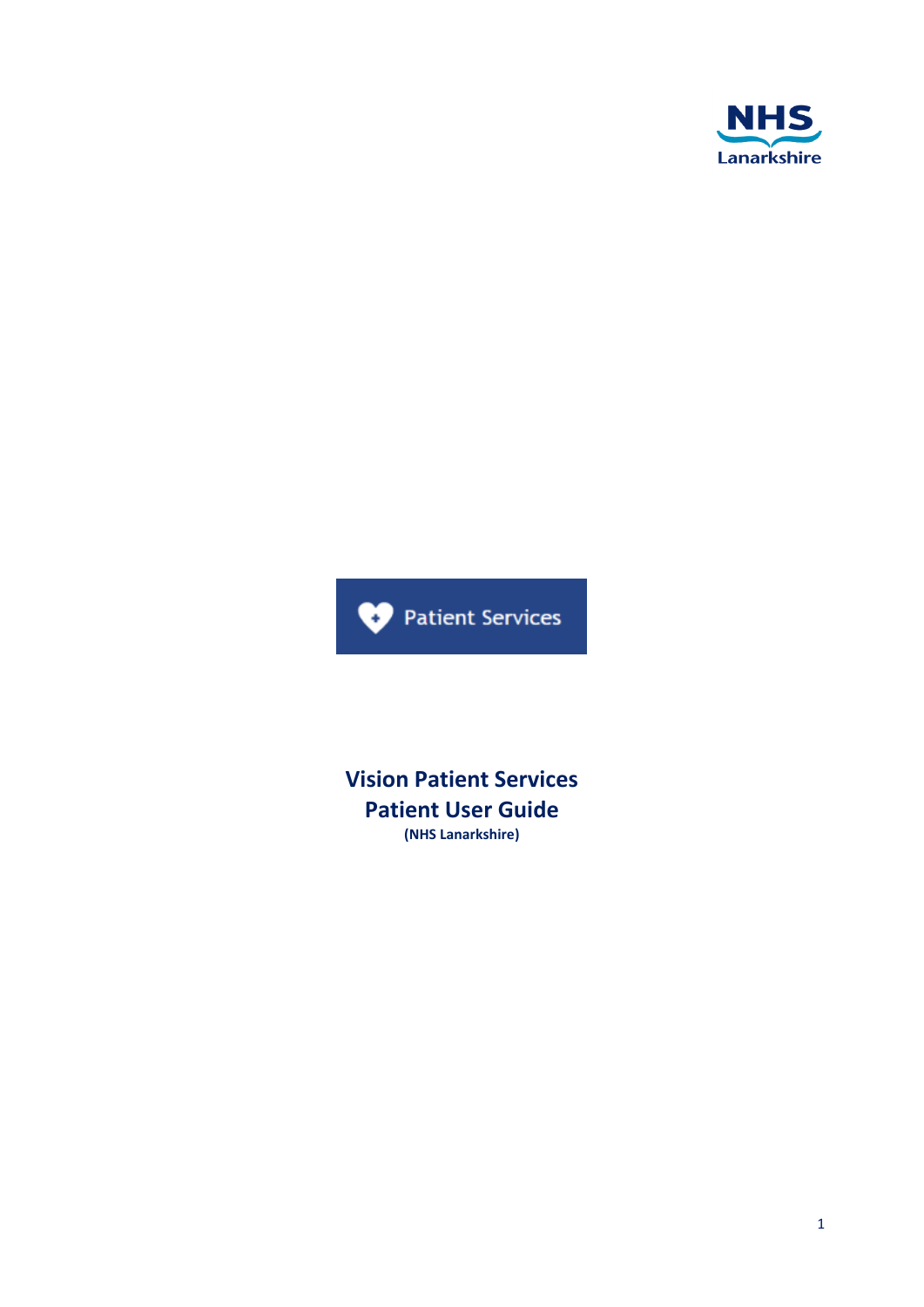### **Content**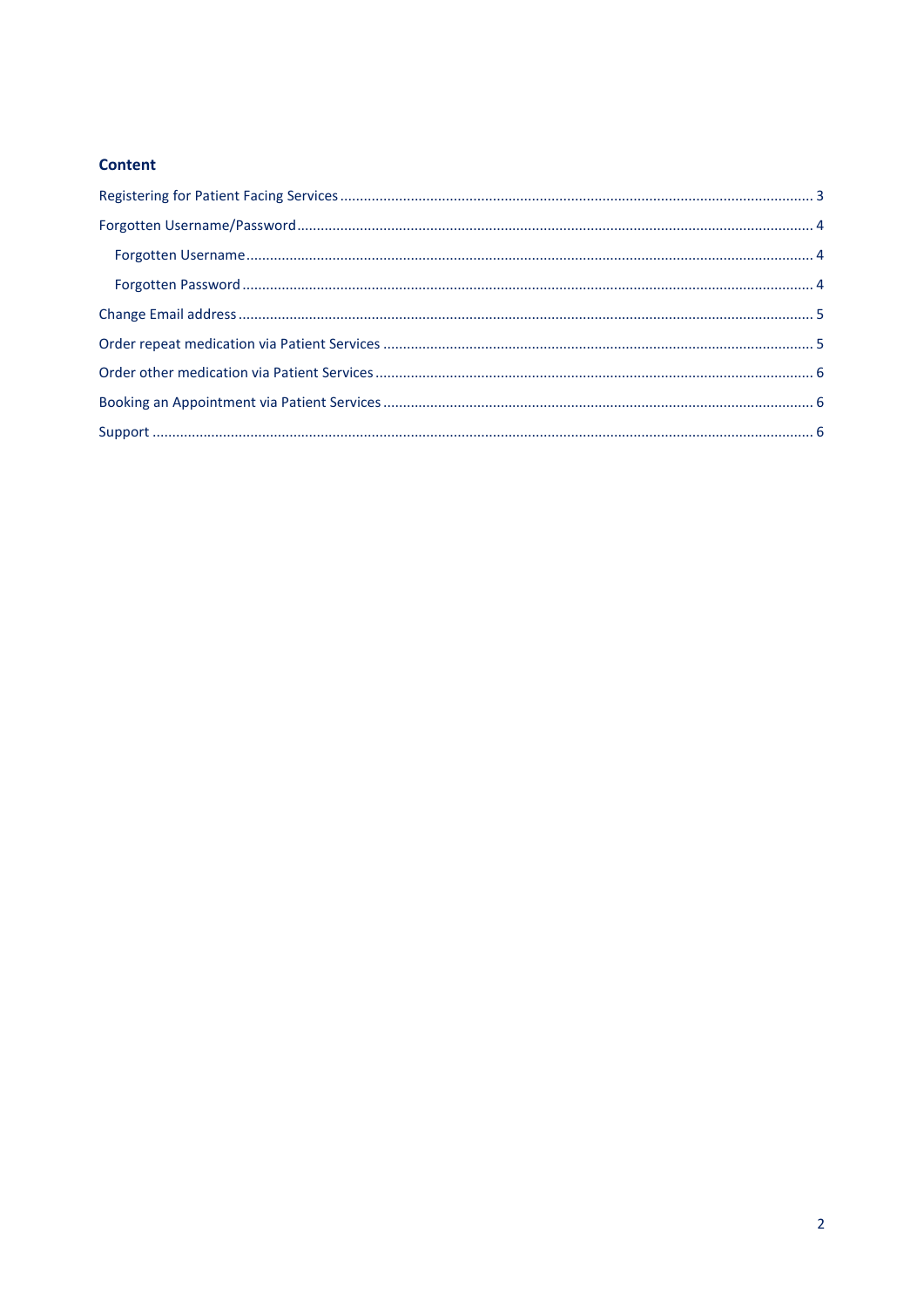# <span id="page-2-0"></span>**Registering for Patient Facing Services**

Before you can use the full online services offered by your GP practice you must:

**Collect your registration letter** - Request and collect a registration letter from your GP practice

**Register Online** - This creates your user profile on the website so that you can login, see **How to Register Online**

**Activate your Patient Services account** - This links your user details to your Practice and verifies the email address you are using

- 1. From your internet browser, go to [www.patient-services.co.uk](http://www.patient-services.co.uk/)
- 2. From the Patient Services Welcome screen, select **Register**.
- 3. Providing you have received a Registration letter, select **Yes**.
- 4. Enter the **Practice ID** from the letter.
- 5. Enter both the **Patient ID** and **Registration Token** from the registration letter in the areas indicated.



6. Now complete the **Account Details** section as follows:

**Username** - Create a unique user name (min 3 characters) - This is the name you will use for logging into Patient Services

**Password** - Type a new password, this must be a minimum of 8 characters containing at least one character from three of the following four character types:

- Uppercase letter
- Lowercase letter
- A number
- A symbol

**Confirm Password** - Retype your password to confirm.

7. Complete the Account Recovery Details screen with the following details:

**First Name** (this should match the first name recorded at your GP Practice). **Last Name** (this should match the last name recorded at your GP Practice). **Email** - Enter your email address (this should match the address recorded at your GP Practice). **Date Of Birth**

- 8. Read the **Terms & Conditions** and **Privacy Policy**, and tick the box to confirm acceptance of these conditions.
- 9. Select **Register** to create your Patient Services Account.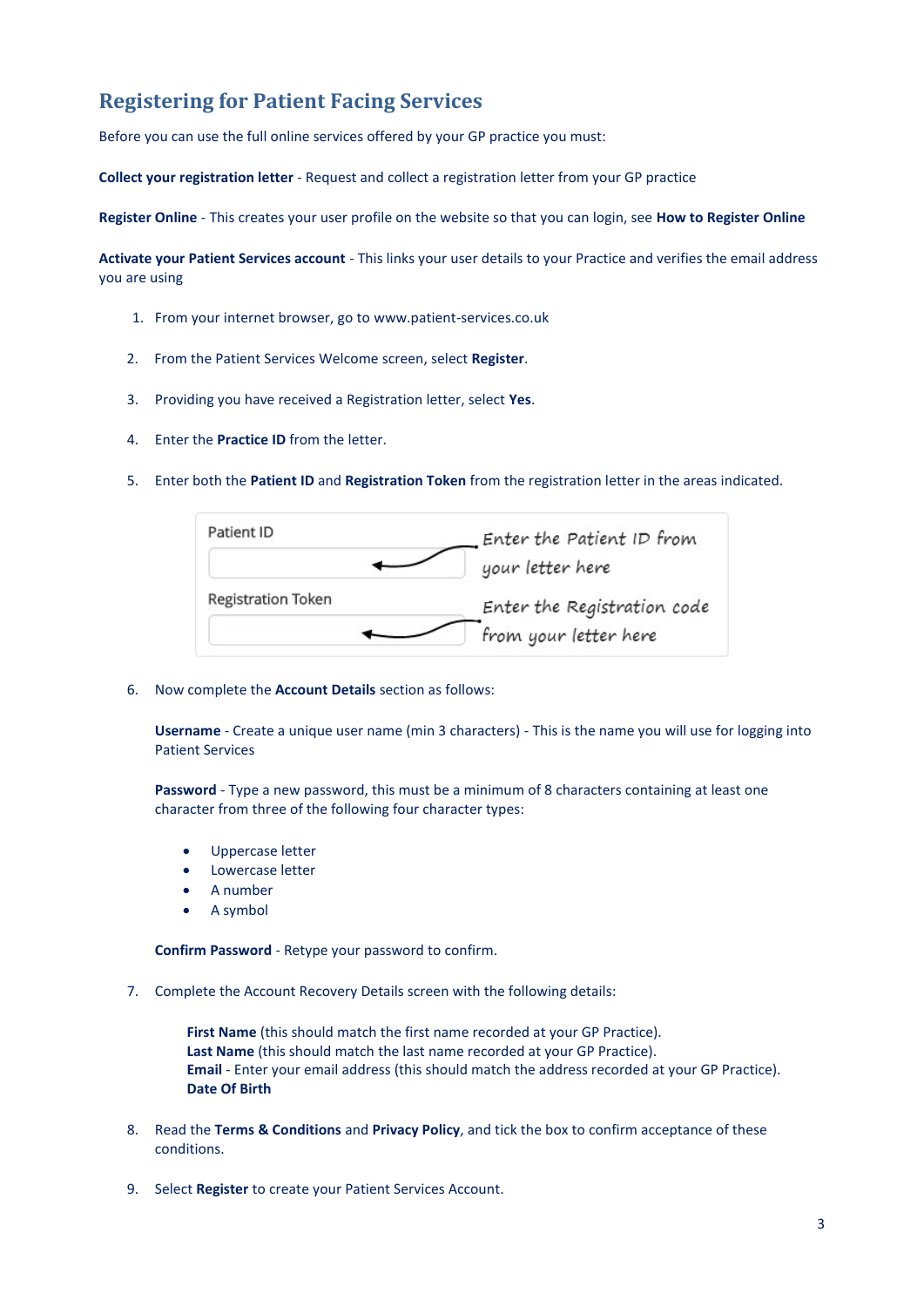- 10. The email verification message is displayed.
- 11. Close the Patient Services screen and log into the email account for the email address you have entered.
- 12. Locate the Patient Services email verification email and click on the link.

You are now registered for Patient Services, can log in and use all the online services your GP surgery has enabled.

## <span id="page-3-0"></span>**Forgotten Username/Password**

#### <span id="page-3-1"></span>*Forgotten Username*

If you have forgotten your username:

From the **Log In** screen, select **Forgotten username**.

The **Account Recovery** screen is displayed and you are prompted to add your email address.

Enter the email address you gave your surgery and click **Recover username**. If your email address is used for more than one patient, e.g. your children or someone you care for, you are prompted to enter your First Name, Last Name and Date of Birth and then select **Recover username**.

An email is sent to your email address which contains your username.

#### <span id="page-3-2"></span>*Forgotten Password*

If you have forgotten your password:

- 1. Select the **Forgotten password** link on the login screen.
- 2. Enter your **Username** and click **Reset password**.
- 3. An email is sent to your email address with a link to enable you to reset your password.
- 4. Select the **Password reset** link in the email and the **Account Recovery** page is displayed. Add the following to reset your password:

**New password** - Type a new password, it must contain at least 1 lower case, 1 upper case and 1 number (Max 8 characters).

**Confirm password** - Re-type the new password to confirm.

- 5. Select **Reset password**.
- 6. A Password reset successfully message is displayed.
- 7. Your password has now been changed, select **Login** to log into Patient Services.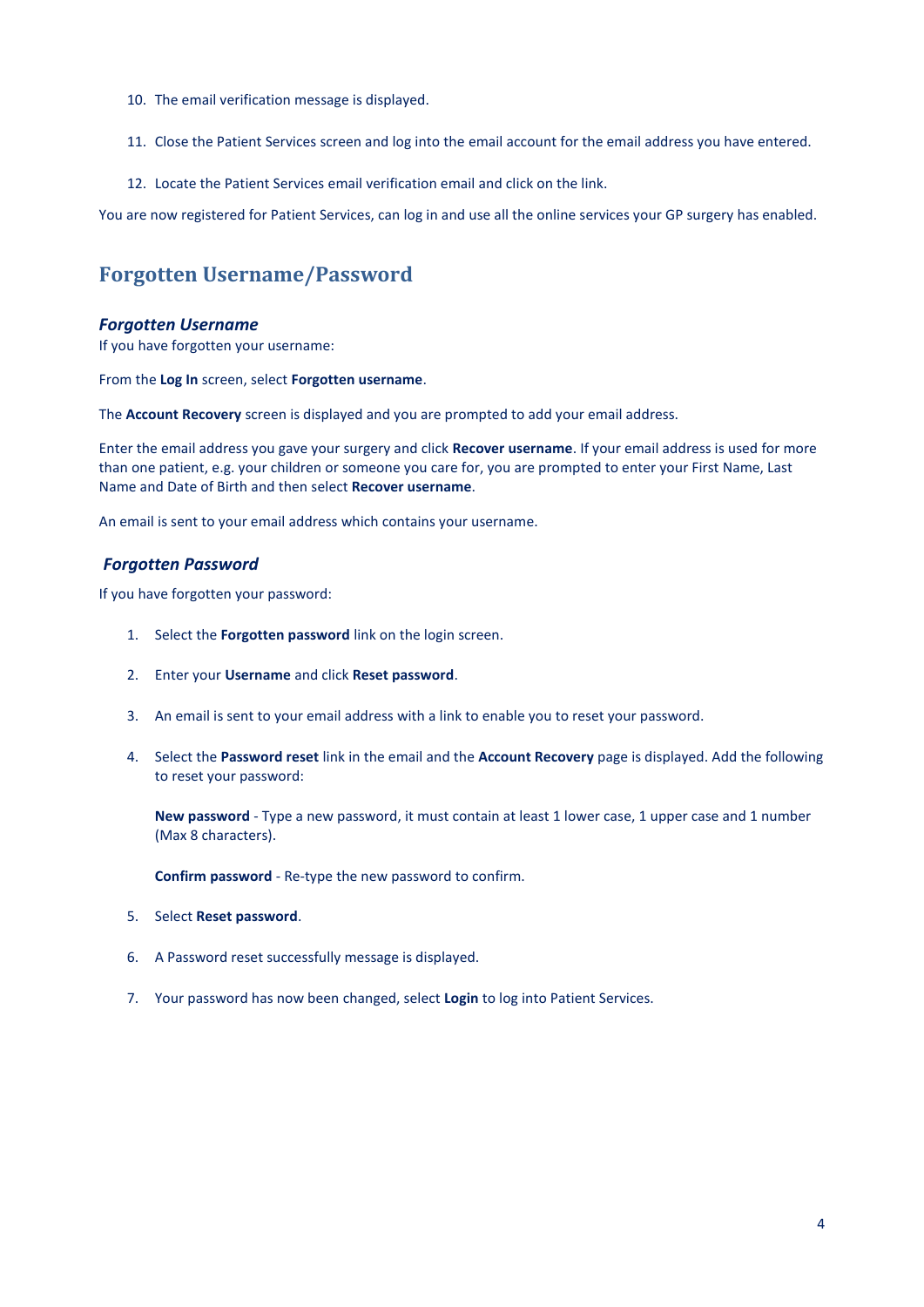# <span id="page-4-0"></span>**Change Email address**

To change the email address used for confirmation messages and reminders:

- 1. Log into Patient Services using your existing username and select **My Account**.
- 2. Now, select **Change Email Address**.
- 3. The **Change Email Address** screen is displayed:
- 4. Complete as follows:

**Email** - Enter your new email address

**Confirm Email** - Enter your new email address a second time

**Password** - Enter your existing Patient Services password

- 5. Select **Update**.
- 6. You are prompted: "*Please verify your email address by clicking the link we have emailed to you*"
- 7. Check your email account and select the link in the email to verify the email address change.
- 8. The Patient Services Email Verification screen is displayed confirming verification.

### <span id="page-4-1"></span>**Order repeat medication via Patient Services**

To request a repeat prescription:

- 1. Log in to [www.patient-services.co.uk](https://www.patient-services.co.uk/) in the usual way.
- 2. Select **My Prescriptions**
- 3. Under **Request New Prescriptions - Available Repeat Prescription**, tick the medications you want to order.
- 4. Select **Request** .
- 5. The **Confirm Your Request** screen is displayed.
- 6. Check the items you have ordered and add a message if required (max 1000 characters) and if enabled by your surgery. Please be aware, messages added to a request may be viewed by non-clinical staff.
- 7. Select **Confirm** to send your request to your GP Practice.
- 8. Once the request successful message is displayed, select **Sign Out** to exit Patient Services.

Please contact your GP practice if you cannot order the repeat prescription you need.